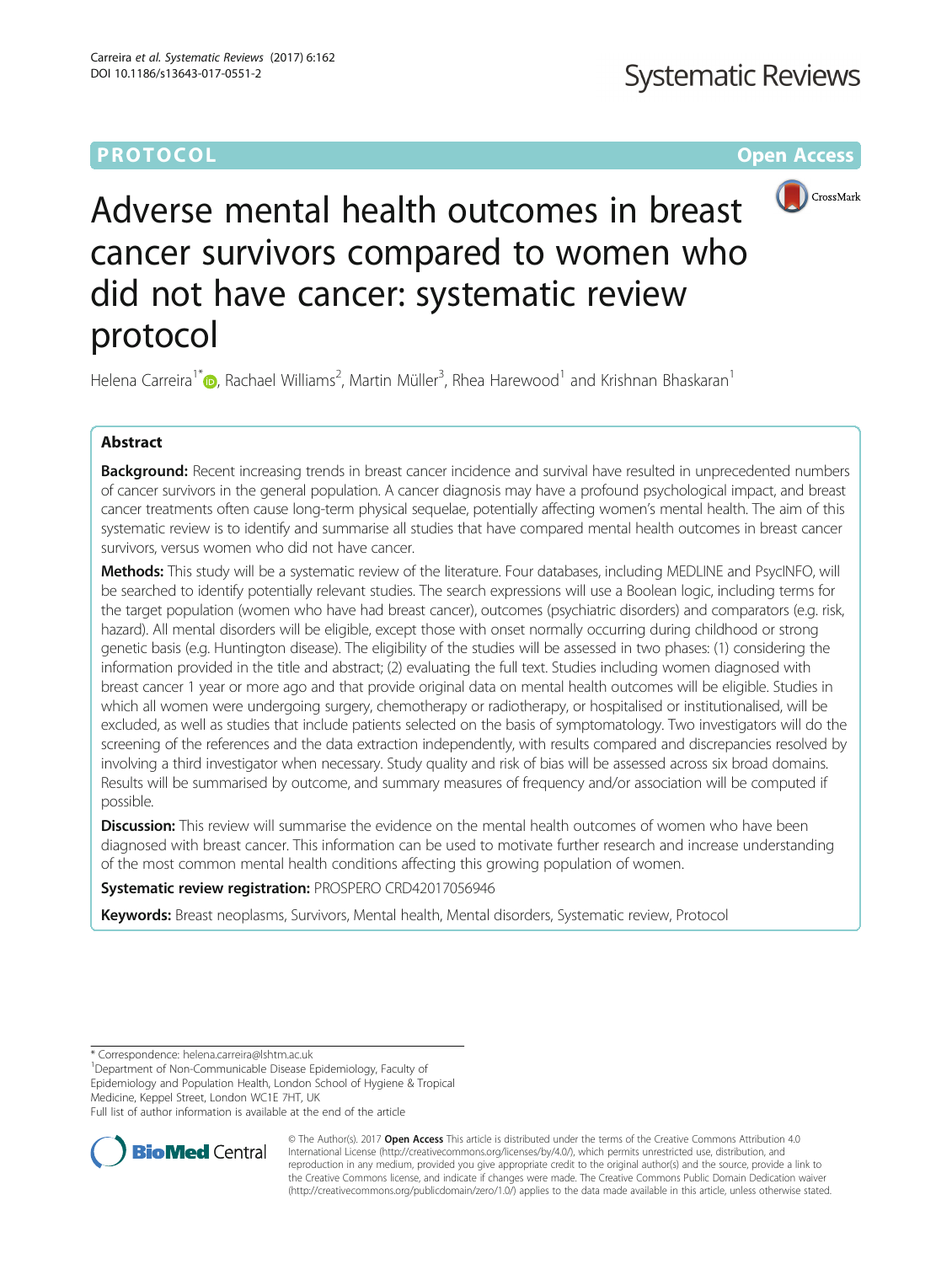## <span id="page-1-0"></span>Background

Survival from breast cancer increased markedly during the last decades [[1](#page-4-0)]. In 2005–2009, 5-year age-standardised net survival was higher than 85% in North America and between 71 and 87% in 29 European countries [\[1\]](#page-4-0). Considering that breast cancer is the most frequent malignancy diagnosed in women worldwide, after non-melanoma skin cancer [\[2](#page-4-0)], this has already translated into an unprecedentedly large number of breast cancer survivors in the general population. Many women find the diagnosis a traumatic experience [[3](#page-4-0)], and the usual reactions include anxiety, hopelessness, anger and negative and suicidal thoughts [[4](#page-4-0), [5](#page-4-0)]. Some of the treatments can also cause severe long-term suffering. For example, surgery usually results in a lifelong scar and may cause breast shape alteration, persistent pain and/or lymphoedema [\[6](#page-4-0)–[8\]](#page-4-0). The diagnosis and treatment of the breast cancer might also affect the woman's family, including intimacy with their partners [[9](#page-5-0)] and relationships with their offspring [\[10\]](#page-5-0). Women who return to work may also face new challenges, not only in the relationship with their work colleagues [[11](#page-5-0)] but also in their cognitive functioning [[12, 13\]](#page-5-0). Women must also deal with the fear of cancer recurrence and death [\[14](#page-5-0)]. All of these factors may have a long-term negative impact on the mental health of breast cancer survivors.

Several systematic reviews summarised the frequency of selected mental health outcomes in oncological patients under and post-treatment [\[15](#page-5-0)–[22\]](#page-5-0). Two reviews focused on breast cancer survivors [\[16](#page-5-0), [22\]](#page-5-0). Howard-Anderson et al. [[22](#page-5-0)] focused on younger breast cancer survivors (<50 years at diagnosis), an important group but who represent a small proportion of all breast cancer survivors. The systematic review by Maass et al. [[16](#page-5-0)] reported prevalences of anxiety between 18 and 33% and of depression between 9 and 66%; however, most of the studies included in this review did not involve a comparison group, and therefore, it is unclear how the figures compare to those of women who did not have cancer. The range of adverse mental health outcomes in breast cancer survivors is also unlikely to be limited to anxiety and depressive disorders alone. Other outcomes, such as sleep disturbances, have been reported as frequent during the treatment period and afterwards [\[23, 24\]](#page-5-0), and very little is known about the long-term impact of these in breast cancer patients.

The overall aim of this study is to identify and summarise studies that have quantitatively compared mental health outcomes in breast cancer survivors of at least 1 year since diagnosis, versus women who did not have cancer. Specifically, through summarising such studies, this systematic review will:

 Identify mental disorders that may be associated with a history of breast cancer

- Summarise and, where possible, synthesise quantitative estimates of associations between breast cancer history and a range of specific psychiatric outcomes
- Summarise the instruments used to evaluate mental disorders or their severity in breast cancer survivors

## **Methods**

This systematic review protocol follows the guidance outlined by the Preferred Reporting Items for Systematic review and Meta-Analysis Protocols (PRISMA-P) [\[25](#page-5-0)]. Additional file [1](#page-4-0) provides information for each item of the PRISMA-P checklist. This review has been registered in the International prospective register of systematic reviews (PROSPERO 2017:CRD42017056946).

## Eligibility

## Inclusion criteria

Manuscripts reporting studies satisfying the following criteria will be eligible for inclusion:

- Based on original data.
- Uses any observational study design (i.e. cohort, case-control, cross-sectional designs).
- Includes adult women (≥18 years) diagnosed with breast cancer and who survived the first year after the diagnosis.
- Includes a population-based adult female comparison group with no prior cancer.
- Provides data on at least one of our pre-specified mental health outcomes of interest, namely the following: anxiety disorders; bipolar and related disorders; disruptive, impulse control and conduct disorders; feeding and eating disorders; mood disorders; neurocognitive disorders; neurotic disorders; personality disorders; schizophrenia spectrum and other psychotic disorders; sexual dysfunctions of a psychological nature; sleep-wake disorders; somatoform disorders; substance-related disorders (including alcoholism); and trauma- and stressor-related disorders. Studies providing data on self-injurious behaviour (including self-harm, suicide and suicidal ideation) will also be included. These outcomes were selected by reviewing the list of mental disorders available in the Diagnostic and Statistical Manual of Mental Disorders, 5th edition [[26](#page-5-0)] and the ICD-10 Classification of Mental and Behavioural Disorders [\[27\]](#page-5-0).

## **Exclusions**

Articles will be excluded according to the following criteria:

– Review articles, editorials, commentaries, conference abstracts, case reports and studies involving animals.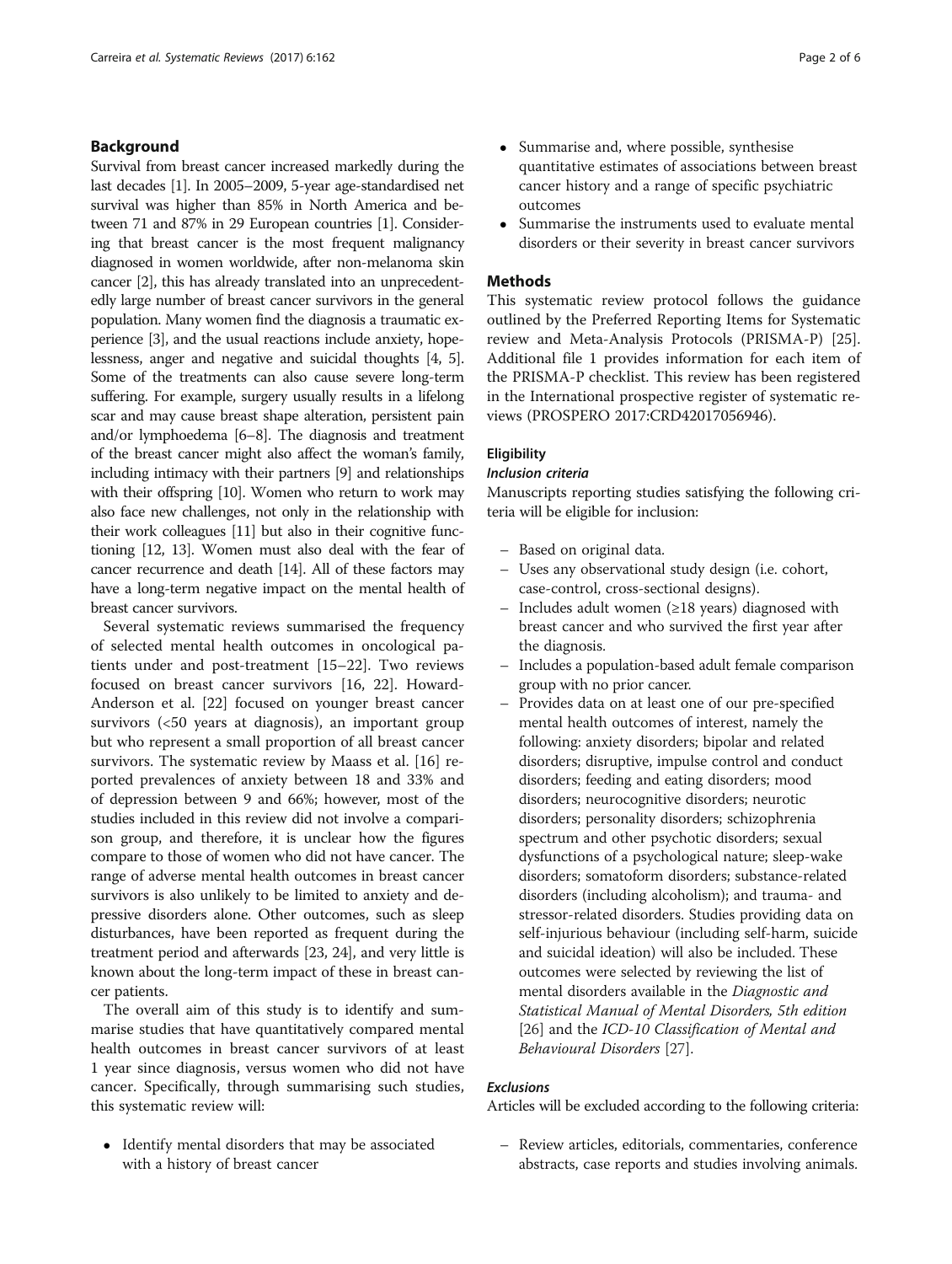- Studies in which the selection of the breast cancer survivors depended on symptoms (e.g. only patients with persistent pain or fatigued) or on a mental health outcome (e.g. *only* women with depression).
- Studies which only presented data for the first year after the breast cancer diagnosis; however, studies following women from diagnosis may still be eligible if outcomes at ≥ 1 year or more since diagnosis are reported separately.
- Studies in which all breast cancer patients remain under treatment for cancer (except for long-term endocrine therapy) at the time of outcome ascertainment.
- Studies in which all women are institutionalised (e.g. hospitalised or in hospices).

#### Search strategy

We will consider as potentially eligible all studies published in the journals indexed in MEDLINE, PsycINFO, the Cumulative Index to Nursing and Allied Health Literature (CINAHL) and the Social Sciences Citation Index, since the inception of each database up to when the database was last updated at the time of the search. A search expression will be defined with a Boolean logic, including terms for the target population (breast cancer patients), outcome (psychiatric disorder) and comparators (risk, hazard, etc.). The search expression used in MEDLINE includes terms for Medical Subject Headings (MeSH) as well as key text words with truncation to allow for variations in terminology (Table 1). The search expression will be adapted to each database, to take into account the specificities of the search algorithms.

We will restrict the search to studies including humans. We will not apply any time, geographic or language restriction. If a study is published in a language not sufficiently understood by the authors, we will seek assistance to translate/understand the content.

Backwards and forward citation tracking will also be used to identify additional potential eligible studies that were not captured by the database searches.

### Data management and selection process

All records will be imported into EndNote X7 (EndNote X7, Thomson Reuters, NY, USA), and studies identified as duplicates by the software will be removed. A backup of the search expression and the records obtained from each database, as well as the date of last update and run, will be saved.

The references will be screened in two consecutive phases by two authors (HC and MM, or HC and RH). In the first phase, the title and the abstract of each study will be read to determine their eligibility for the study by applying the pre-defined inclusion and exclusion criteria (see the "[Eligibility](#page-1-0)" section above). If the information

#### Table 1 MEDLINE search expression, via OVID®

exp Breast Neoplasms/

- 2 (breast and (cancer\* or carcinoma\* or tumo?r\* or neoplas\*)). mp. [mp=title, abstract, original title, name of substance word, subject heading word, keyword heading word, protocol supplementary concept word, rare disease supplementary concept word, unique identifier]
- 3 1 or 2
- 4 exp catatonia/ or exp depression/ or exp self-injurious behavior/ or exp anxiety/
- 5 mental disorders/ or exp anxiety disorders/ or exp "bipolar and related disorders"/ or exp "disruptive, impulse control, and conduct disorders"/ or exp dissociative disorders/ or "feeding and eating disorders"/ or anorexia nervosa/ or binge-eating disorder/ or bulimia nervosa/ or pica/ or exp mood disorders/ or exp motor disorders/ or neurocognitive disorders/ or amnesia/ or cognition disorders/ or auditory perceptual disorders/ or mild cognitive impairment/ or consciousness disorders/ or delirium/ or dementia/ or exp neurotic disorders/ or exp personality disorders/ or exp "schizophrenia spectrum and other psychotic disorders"/ or sexual dysfunctions, psychological/ or exp sleep wake disorders/ or exp somatoform disorders/ or exp substancerelated disorders/ or exp "trauma and stressor related disorders"/
- 6 (depressi\* or dysthymia or catatonia or self-injur\* or self-injury or self-injurious or self-mutilation or "self mutilation" or suicid\* or self-harm or "self harm" or "self injury" or anxious\* or anxiety or (panic adj1 (disorder# or attack#)) or catastrophi\* or (mental adj1 (disorder or disorders)) or phobia or phobic or neurotic or (compulsive adj1 disorder) or bipolar or neurotic or (personality adj1 disorder) or psychotic or psychosis or paranoid or delusional or (sexual adj1 (disorder or dysfunction or problem#)) or insomnias or (sleep adj1 (disorder or dysfunction or problem#)) or somatoform or (substance adj3 (disorder or problem#)) or stress ajd3 disorder or (adjustment adj3 disorder)).mp. [mp=title, abstract, original title, name of substance word, subject heading word, keyword heading word, protocol supplementary concept word, rare disease supplementary concept word, unique identifier]
- 7 4 or 5 or 6
- 8 (prevalence# or frequenc\* or incidence# or risk or rate\* or ratio or odds or epidemiolog\* or percent\* or outcomes or hazard).mp. [mp=title, abstract, original title, name of substance word, subject heading word, keyword heading word, protocol supplementary concept word, rare disease supplementary concept word, unique identifier]
- 9 3 and 7 and 8
- 10 Humans/
- 11 Animals/ 12 10 and 11
- 13 11 not 12
- 14 9 not 13

provided in the title and abstract does not allow the unequivocal exclusion of the study, the full text will be considered. In the second phase, the full text of each study considered eligible in the first phase will be obtained and read in order to determine the eligibility considering all the information in the paper. The studies will be reassessed for data extraction.

The decisions taken independently by each of the investigators will be compared, and discrepancies will be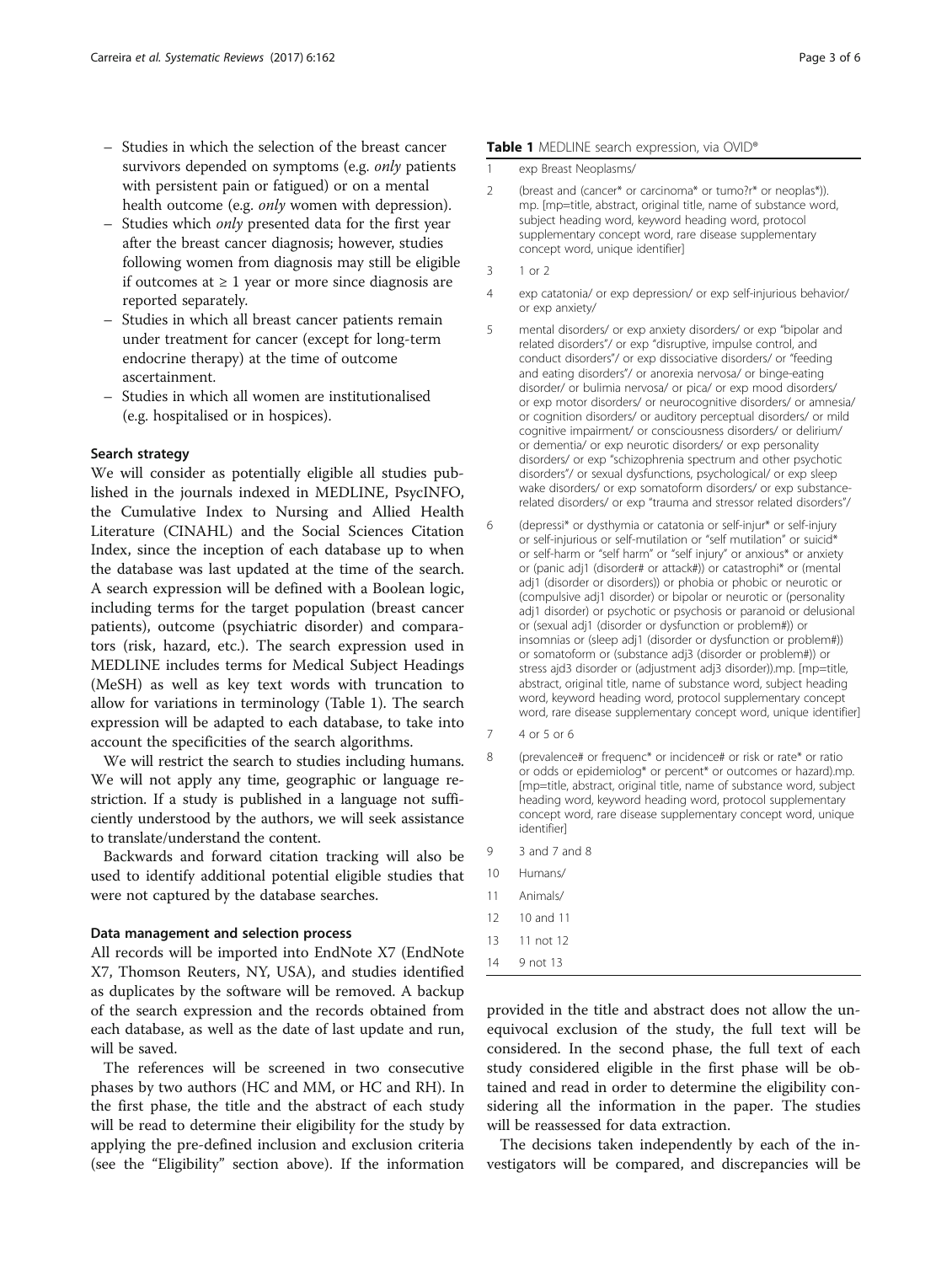resolved, involving a third investigator when necessary (RW or KB). The agreement between the two investigators will be calculated (kappa statistics).

If more than one study reports data on the same study population, we will include only the study providing data for the largest sample; if the sample size is the same, we will consider the study providing more detailed information on outcomes (e.g. results stratified for age or type of treatment received) and consider both studies for abstraction of information on the participants' characteristics (e.g. age, menopausal status, stage at diagnosis).

A record of excluded/included studies, with the respective exclusion criterion, will be kept, and the selection process including numbers excluded at each stage for different criteria will be summarised in a flow chart.

## Data extraction

Two authors (HC and MM, or HC and RH) will extract data from each included study into a pre-defined form in Microsoft Office Excel (2013). The form will be piloted using four studies and adapted if necessary. Information will be collected on (1) study characteristics (e.g. authors, year of publication, country where the sample was obtained or duration of follow-up if applicable); (2) characteristics of the breast cancer survivors (details on participant recruitment, sample size, demographics, distribution of stage at diagnosis, time since diagnosis and type of treatments); (3) characteristics of the women who did not have cancer (recruitment of the participants, sample size, demographics); (4) information on the mental health outcomes (name of the mental condition, diagnostic criteria, instruments applied); and (5) quantitative information on the mental health outcome (e.g. prevalence or mean/median score in each group and/or relative risk comparing groups) and variables considered as potential confounders.

If a prospective study provides data for more than one point in time, we will abstract all available information.

The data extracted by each author will be compared and discrepancies resolved by consensus or involving a third researcher (KB or RW) if necessary.

### Risk of bias in individual studies

We will evaluate study quality and risk of bias in the original studies by assessing the main domains identified by Sanderson et al. as important for observational study quality and bias assessment [\[28](#page-5-0)], informed by the "STrengthening the Reporting of OBservational studies in Epidemiology (STROBE)" guidelines [\[29](#page-5-0)]. These domains are: methods for selecting study participants, methods for measuring the exposure and the outcome variables, design-specific sources of bias (excluding confounding), methods to control for confounding, statistical methods (excluding confounding) and conflict of interest [\[28\]](#page-5-0). Within each of the above domains, individual studies will be rated as at high risk of bias, low risk of bias or unclear risk of bias, following the Cochrane Collaboration approach formulated for clinical trials [\[30\]](#page-5-0).

#### Data analysis and synthesis

The results will be reported according to the PRISMA guidelines [[31\]](#page-5-0). Tables and descriptive text will be used to summarise study characteristics and results, stratified by outcome and likely sources of heterogeneity (e.g. study design, type of population).

Quantitative synthesis of results (meta-analysis) will only be attempted for selected outcomes where deemed appropriate, taking into account the number of studies available, study designs and methods and equivalence of outcome measures and effect estimates used. Where quantitative synthesis is attempted, the DerSimonian and Laird method [[32\]](#page-5-0) will be used to compute summary estimates of the association between breast cancer and the discrete psychiatric outcome in question, along with 95% confidence intervals. Sub-group analyses by time since diagnosis will be conducted if possible. Prospective studies providing data for two or more time points after the first anniversary of diagnosis will be included once in meta-analysis; the relative risk estimate for the first eligible time point will be chosen. Heterogeneity will be quantified using Higgins and Thompson's I-squared statistic [[33\]](#page-5-0). The meta-analysis will be repeated excluding any studies identified as at high risk of bias in the quality assessment. For outcomes deemed suitable for meta-analysis as described above, funnel plots and Egger's regression asymmetry test [\[34\]](#page-5-0) will be used to assess publication bias and small study effects if more than ten studies are available [[35](#page-5-0)].

## **Discussion**

The number of women who have had breast cancer is higher than ever before. These women may face many challenges when trying to assimilate back into life following their cancer diagnosis and treatment, and it is imperative to understand the long-term psychological consequences. This systematic review aims to provide a comprehensive overview of the associations between breast cancer history and mental health conditions.

Most reviews on the topic have been restricted to studying the prevalence of depression among cancer patients [[15](#page-5-0), [20](#page-5-0)]. We opted for considering a much broader list of mental disorders that have their onset during adulthood as outcomes, to give a more comprehensive picture of the spectrum of mental disorders that may affect breast cancer survivors. We also chose to include only studies in which a comparison group was available, so that the relative frequency or severity of these conditions compared to the general population could be studied.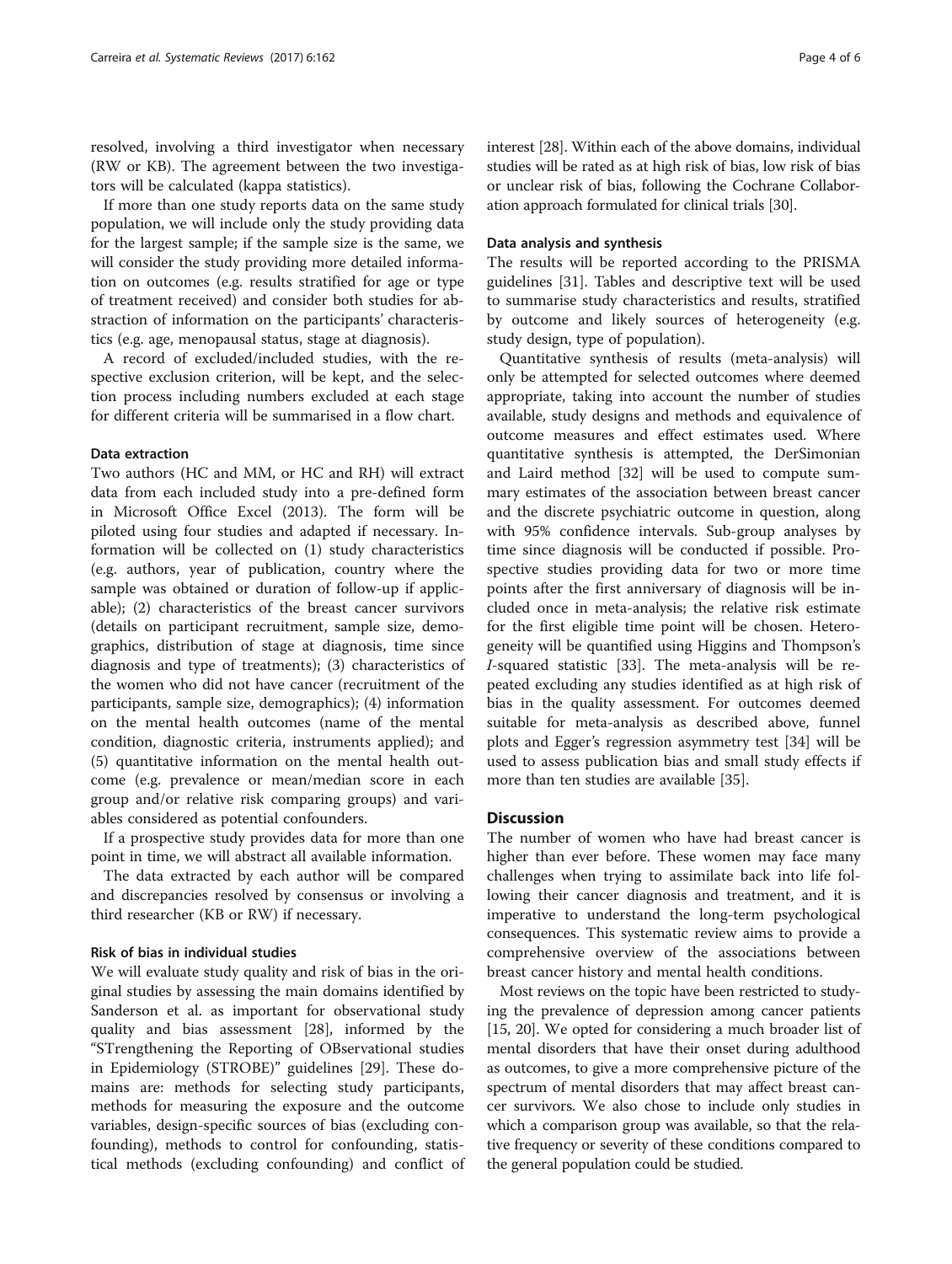<span id="page-4-0"></span>We will include studies in which women were diagnosed with breast cancer at least one year prior to outcome measurement. Women who completed breast cancer treatments with curative intent (i.e. surgery, chemotherapy and/or radiotherapy) are often considered as survivors; however, the precise point in time when the treatments end is frequently unknown and a widely accepted definition of cancer survivor does not exist [[36\]](#page-5-0). Researchers commonly use a fixed point in time to capture, in a pragmatic way, the moment at which the main course of treatment is likely to have been completed. At 1 year after the diagnosis, the vast majority of women are expected to have completed the main treatments and many have returned to their pre-cancer routines. The effect of having been diagnosed and treated for breast cancer may also vary over time [\[37](#page-5-0)], and thus, an adequate characterisation of the risk of mental disorders requires a known time since diagnosis.

Studies involving mental health outcomes are prone to selection bias. We will report the characteristics of the samples involved in the original studies, including the details on the recruitment of the participants. We will also evaluate and report the risk of bias and use this information to help interpret the results.

Mental disorders largely interfere with the functioning of the patients and are leading causes of disability worldwide [[38\]](#page-5-0). The mean prevalence of depression among women who had breast cancer has been described in the range between 10 and 20%, depending on the methods used to evaluate it [[15](#page-5-0)]. This indicates that the burden of at least depressive disorders in this population is far from negligible. The impairments caused by depression are likely to be higher in these women than in women with depression alone [\[39\]](#page-5-0).

Even though there are several pharmacological and non-pharmacological treatments available, mental disorders are often undiagnosed and untreated. The results of this review can be used to inform health professionals about the range, frequency and severity of mental disorders among breast cancer survivors.

### Additional file

[Additional file 1:](dx.doi.org/10.1186/s13643-017-0551-2) PRISMA-P 2015 checklist. Checklist of the compliance of the systematic review protocol with the guidance established by the "Preferred Reporting Items for Systematic review and Meta-Analysis Protocols (PRISMA-P)" statement. (DOCX 38 kb)

#### Abbreviations

MeSH: Medical Subject Headings; PRISMA: Preferred Reporting Items for Systematic Reviews and Meta-Analyses; PRISMA-P: Preferred Reporting Items for Systematic review and Meta-Analysis Protocols; PROSPERO: International prospective register of systematic reviews

#### Acknowledgements

Not applicable.

#### Funding

HC is supported by an Industrial CASE PhD Studentship in Epidemiology (MR/M016234/1), jointly funded by the Medical Research Council (MRC) and the Clinical Practice Research Datalink (CPRD) at the Medicines and Healthcare products Regulatory Agency. KB holds a Sir Henry Dale Fellowship (107731/Z/ 15/Z), jointly funded by the Wellcome Trust and the Royal Society.

#### Availability of data and materials

Not applicable.

#### Role of the funding source

The funding source had no role in developing the protocol for the study.

#### Authors' contributions

HC, RW and KB designed the study. HC wrote the first draft of the protocol. MM, RH, RW and KB made substantial contributions to the manuscript, revised it critically for important intellectual content and read and approved the final version. HC is the guarantor of the review. All authors read and approved the final manuscript.

#### Ethics approval and consent to participate

Not applicable.

## Consent for publication

Not applicable.

#### Competing interests

The authors declare that they have no competing interests.

#### Publisher's Note

Springer Nature remains neutral with regard to jurisdictional claims in published maps and institutional affiliations.

#### Author details

<sup>1</sup>Department of Non-Communicable Disease Epidemiology, Faculty of Epidemiology and Population Health, London School of Hygiene & Tropical Medicine, Keppel Street, London WC1E 7HT, UK. <sup>2</sup>Clinical Practice Research Datalink (CPRD), Medicines and Healthcare products Regulatory Agency, London, UK. <sup>3</sup>Department of Emergency Medicine, Inselspital, Bern University Hospital, University of Bern, Bern, Switzerland.

#### Received: 4 April 2017 Accepted: 31 July 2017 Published online: 14 August 2017

#### References

- 1. Allemani C, Weir HK, Carreira H, Harewood R, Spika D, Wang XS, Bannon F, Ahn JV, Johnson CJ, Bonaventure A, et al. Global surveillance of cancer survival 1995–2009: analysis of individual data for 25, 676, 887 patients from 279 population-based registries in 67 countries (CONCORD-2). Lancet. 2015; 385:977–1010.
- 2. Ferlay J, Soerjomataram I, Dikshit R, Eser S, Mathers C, Rebelo M, Parkin DM, Forman D, Bray F. Cancer incidence and mortality worldwide: sources, methods and major patterns in GLOBOCAN 2012. Int J Cancer. 2015;136:E359–86.
- 3. Lee V. The existential plight of cancer: meaning making as a concrete approach to the intangible search for meaning. Support Care Cancer. 2008; 16:779–85.
- 4. Schubart JR, Emerich M, Farnan M, Stanley Smith J, Kauffman GL, Kass RB. Screening for psychological distress in surgical breast cancer patients. Ann Surg Oncol. 2014;21:3348–53.
- 5. Al-Azri M, Al-Awisi H, Al-Moundhri M. Coping with a diagnosis of breast cancer—literature review and implications for developing countries. Breast J. 2009;15:615–22.
- 6. DiSipio T, Rye S, Newman B, Hayes S. Incidence of unilateral arm lymphoedema after breast cancer: a systematic review and meta-analysis. Lancet Oncol. 2013; 14:500–15.
- 7. Gartner R, Jensen MB, Nielsen J, Ewertz M, Kroman N, Kehlet H. Prevalence of and factors associated with persistent pain following breast cancer surgery. JAMA. 2009;302:1985–92.
- 8. Hartl K, Janni W, Kastner R, Sommer H, Strobl B, Rack B, Stauber M. Impact of medical and demographic factors on long-term quality of life and body image of breast cancer patients. Ann Oncol. 2003;14:1064–71.